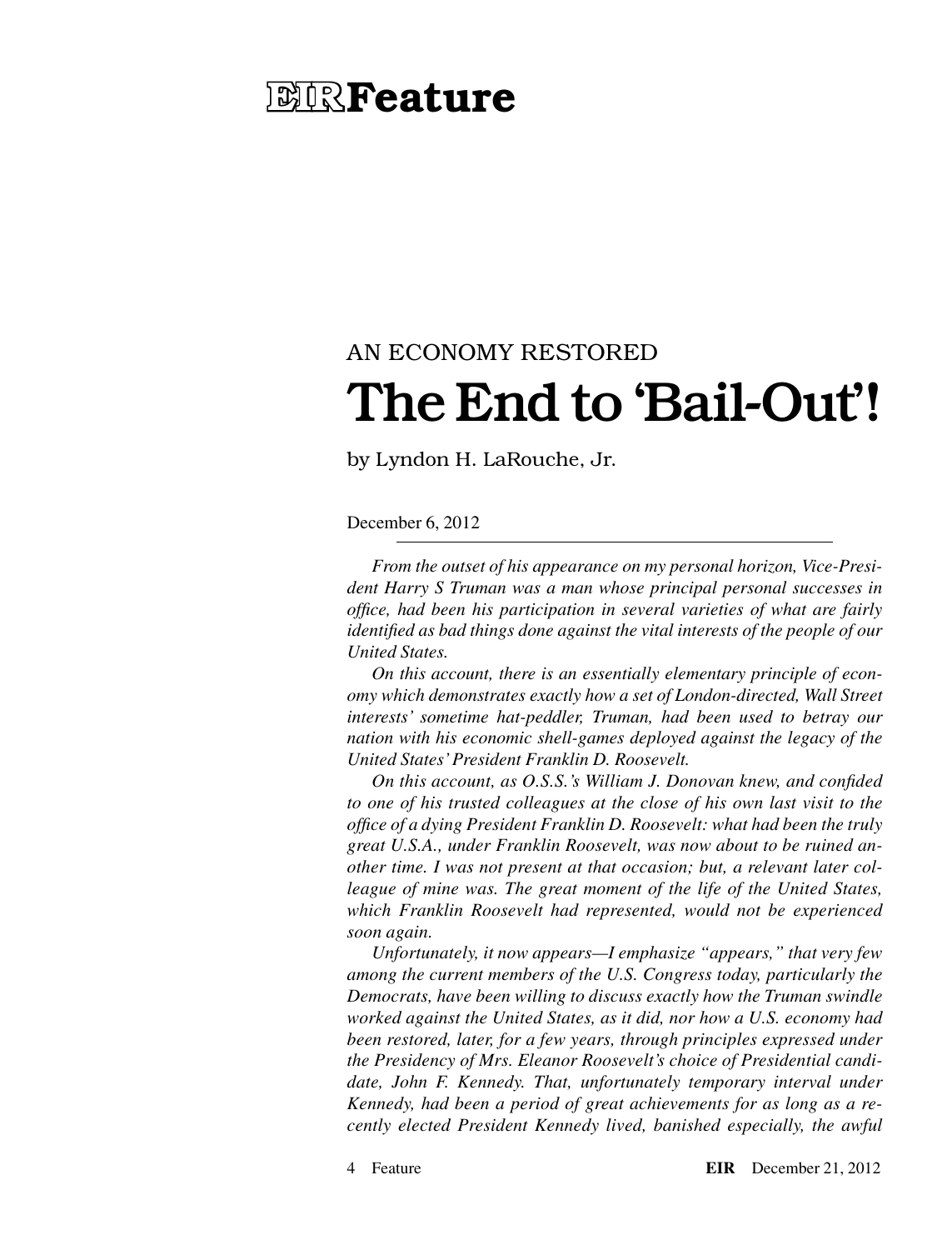*shock experienced after his brother Robert, a leading Presidential candidate, had been murdered, too.*<sup>1</sup>

*At that latter time, President Richard Nixon was, virtually, "a new Truman," the one whom John F. Kennedy had defeated in his own time. Therefore, I wish to show you, now, how political swindlers in the likeness of such as Truman and Nixon, or the evil Andrew Jackson earlier, must be defeated, and our republic thus resurrected.*

*The problem, still today, is "all about" the way in which citizens have been repeatedly duped into permitting themselves to be virtually swallowed up by wildly Romantic (specifically, "Jacksonian") frauds concerning the meaning of "money." I point to the relevant report by my colleague Michael Kirsch.*

## I. The Crisis after 'V-E Day'

What became known as the U.S.A.'s (and others') "Victory in Europe," called "V-E Day," was soon followed by "V-J Day." Had the U.S. forces won that war in Europe prior to the time which came for the selection of Harry S Truman as Vice-President, the post-war disaster of the U.S.A. would, almost certainly, never have occurred. Truman's ascension to the Presidency, when seen as coincident with the effect of what General Douglas MacArthur had recognized as the evil at the time, was the long-ranging strategic disaster, a created disaster of U.S. President Truman's launching a worse than absolutely unnecessary, strategically, and otherwise criminal, nuclear bombing of the noted two cities of Japan.

The intrinsically clear proof of General MacArthur's understanding of Truman's unwarranted, brutish



*President Truman, "a very little man," ascended to the Presidency with British sponsorship, creating a global strategic disaster for mankind. This cartoon is from 1951, during the Korean War.*

war crimes, such as those of Hiroshima and Nagasaki,<sup>2</sup> has been proof of strategic folly which came with the added dimension of Truman's and Churchill's criminal folly in this matter.

Ironically, it became evident that Winston Churchill, his flunky, President Harry S Truman, and the evil Bertrand Russell, had all wildly miscalculated in presuming that a nuclear attack upon the Soviet Union could have succeeded with virtual impunity during the span of the years immediately following 1946. Not only had the Soviet Union surprised both Churchill and Bertrand Russell by its actually independent development of a coordinated, deployable nuclear arsenal, but the Soviet scientists under Stalin's command had given the U.S.S.R. a nuclear arsenal which was comparable to that of the Anglo-American alliance at that time. Churchill and Bertrand Russell had been duped, in this

<sup>1.</sup> The powers associated with an incumbent President of our United States are so extensive and deep-rooted, that the failure to mount a hot pursuit of his assassination, such that of Abraham Lincoln, means that only a wide conspiracy could prevent a throughly efficient investigation. That is not merely a matter of patriotic sentiments; it is a matter of a toleration of what is, in effect, an extended conspiracy. Negligence respecting the assassinations of such as Abraham Lincoln, William McKinley, and the two Kennedy brothers, are among the most undeniable examples of the powerful British imperial influence of the British empire's penetration of the financial systems of the United States on this account. The case of the Presidency of Theodore Roosevelt effected through the assassination of McKinley, is among the most naked examples of a treasonously motivated betrayal conducted, as recorded by Anton Chaitkin, by nakedly British family interests operating within Theodore Roosevelt's family circles' role in the education and related connections of Theodore Roosevelt's treasonous uncle and patron James D. Bulloch.

<sup>2.</sup> Lyndon H. LaRouche, Jr., "MacArthur & Eisenhower," **[EIR](http://www.larouchepub.com/lar/2010/3737mac_ike_no_consiracy.html)**, Sept. 24, 2010; or LaRouchePAC.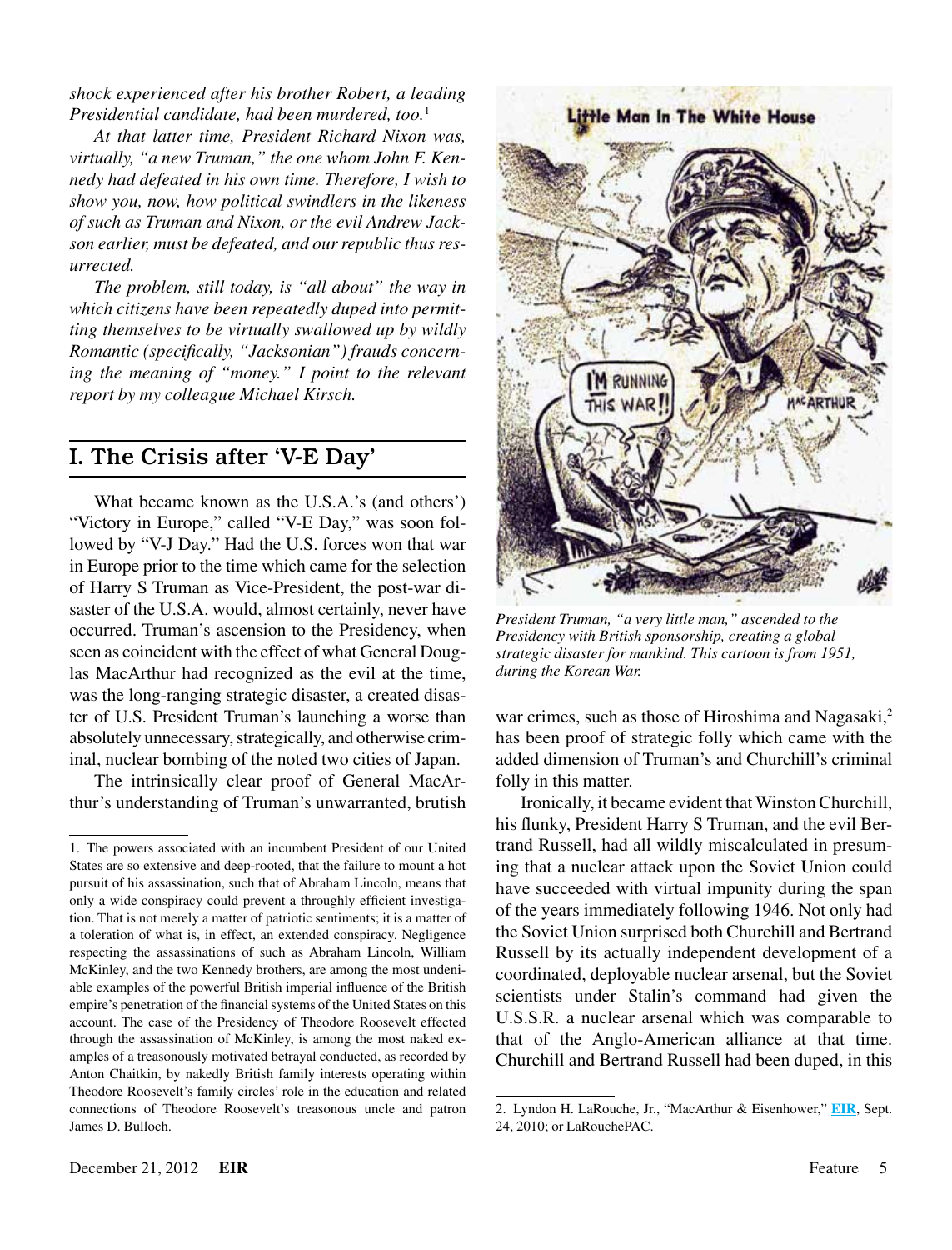case, by nothing as much as their own stupid arrogance, and their common hatred of, and fear of, the legacy of President Franklin D. Roosevelt.3

So, later, a brutishly bumbling Nikita Khrushchov had built up a new conspiracy, one developed explicitly in personal coordination with Bertrand Russell. This was a piece of folly which has long been echoed as a tendency for the specific strategic bungling committed by every leading damned fool since the death of Stalin, in the former Soviet Union and its successors; successors such as the typically British opportunists, such as Khrushchov and Yuri Andropov in Russia, were types which are still to be found there, or in notable places in the Mediterranean, the Caribbean of the Americas, and scattered elsewhere, today.

So, we now prepare to enter a domain of discussion, here and now, a discussion which must be intended to push aside the greatest of the common strategic sillinesses to which numbers of Americans, Russians, and others, are still prone today: the folly which Winston Churchill's crew induced in the United States under Truman, to launch the atomic bombs on Japan, and which grips the probably early fate of the entirety of the human species today.

Since Truman's and Churchill's common great crimes of Hiroshima and Nagasaki, the entire planet is now threatened with the "super-powers'" common thermonuclear extinction, one rooted still in the game which Winston Churchill and Bertrand Russell had attempted to play out in 1946. The scheme by Bertrand Russell, Winston Churchill, and President Harry S Truman, had plotted a leading common game aimed at their common, Soviet target for destruction, a destruction, intended for their part, to accomplish the final eradication of the formerly sovereign nations of western and central Europe, and including Russia, while also striking a deadly blow against any future sovereignty of a United States which is presently under the thumb of British-Saudi-controlled asset Barack Obama. How could we have actual heroes to be found among the ranks of what have been, chiefly, the credulously foolish, leading political circles of both the U.S.A., and the British empire's presently virtual ownership of the nations of western and central Europe?

So, it had come to be the case, that the U.S.A. had then acquired what seemed, as to some foolish, leading and other Americans of the post-World War II period, what had come to represent the likeness to a great internal war-debt; but, that at the same time, that U.S. economy which had emerged from the war, had gained the great potential benefit of a margin of credit which was available to be used for the post-war advantage of the future, an advantage which had been potentially far greater than that margin of the war-debt itself. Unfortunately, the entry of Harry S Truman into the Presidency, had taken away from us that good from our history which we had gained under our President Franklin Roosevelt. The effect was in stark contrast to the far worse, present time under a President Barack Obama who has proven himself, so far, to have been already almost the worst scoundrel of them all, excepting the virtually global, British-Saudi imperial monarchy which happens to own the Obama of today.

### **An Economy in a Post-War World**

Therefore, reconsider the outcome for the World War II production-line and the related resources available to be used for growth of an effective civilian-economy sector's turning the growth of potential away from the effects of war-production, which had represented the resources to be used in a new way, according to what had been the intent of the deceased President Roosevelt, at the close of warfare in World War II. The purpose of the development of this asset should have been, but for the perversions introduced by Churchill and his nasty little Wall Street stooge, Truman, the Roosevelt intention which was clearly for a determined conversion from war into those peace-time economic triumphs which had been waiting to be expressed in new capital improvements wrought by the rate of rapid expansion which should have been fostered, had the peace-time productive capacity been set into motion immediately with the settling of the terms of surrender accepted by Japan. An otherwise unnecessary devotion to the prospect of a renewed world war, spoiled what should have become the post-World War II "economic miracle" which the prospect of marshalling competing forces in nuclear warfare had almost throttled.

Instead, the lurking spawn of "The Evil Old Herbert Hoover," were reinstated in a dominant role by the Republican faction operating under the umbrella of Truman's nominally Democratic Presidency. Precisely that, was done under the influence of Winston

<sup>3.</sup> In truth, the Soviet Union had copied some of the Anglo-American nuclear weapons design, but it had also created its own original design, as the Anglo-American party would then soon discover to its own great embarrassment.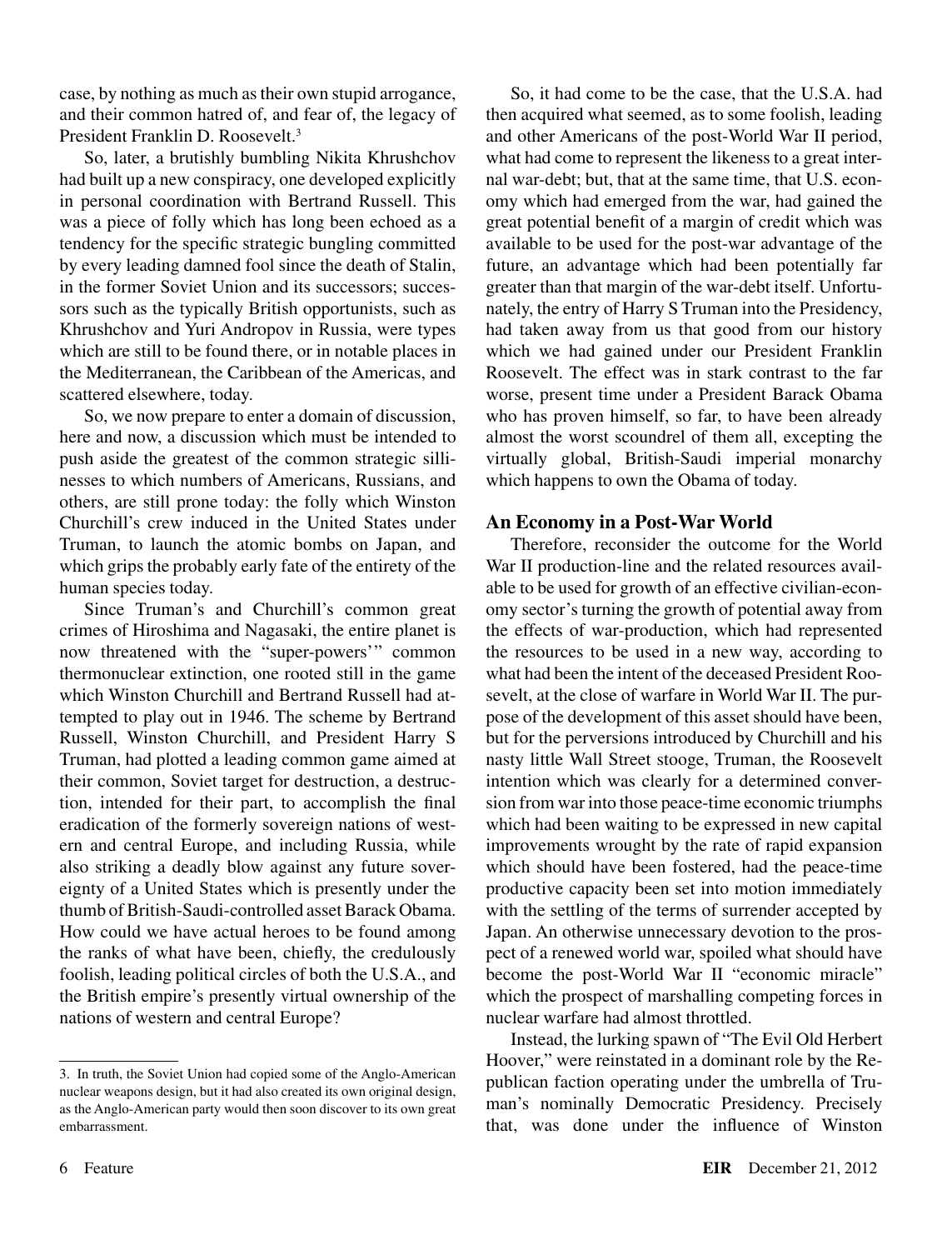

*Manufacture of a bomber during World War II at the Ford Motor Co.'s giant Willow Run plant. President Roosevelt had planned to convert the assets of war production into peacetime manufactures after the war, but generally speaking, it did not happen.*

Churchill's significant Wall Street connections of London, a kind of influence which had been originally displayed in President Andrew Jackson's nominal influence, in a precedent set by those British agents and traitors to the U.S.A. who were leading the Andrew Jackson Presidency substantially, and treasonously, from behind the scenes, a style in scoundrels which was to become essentially similar to that of a passing case of President Harry S Truman.

Then, in the course of time, there came a great moment of opportunity, expressed, first, under President Eisenhower, and which promised to be continued for as long as President Kennedy had lived for his mission as President. Thus, the damage done to the both the U.S. economy and its well-deserved heritage of the Roosevelt administration, were seemingly on the mend, until President Roosevelt's death. The worst came clearly, up to the moment of an awesome 1946 moment of horror created, with Truman's complicity, by Winston Churchill in part, but chiefly the chronically pure evil of a Bertrand Russell who would later steer his recurring lurches toward nuclear warfare, which were each and all the threats of nuclear warfare, including those arranged by aid of Khrushchov's not really successfully secret pact with Bertrand Russell, like the later Soviet official who killed the Strategic Defence

Initiative (SDI) which those such as U.S. President Ronald Reagan had joined in proposing, repeatedly! As I warned virtually to the relevant exact date, the role which had been played, on the Soviet side, by Yuri Andropov, and, later Mikhail Gorbachov, had led to that timely realization of the relatively date-certain collapse of the Soviet Union, a collapse which, I had forecast to occur approximately five years after what I had virtually pinpointed as the continued sabotage of the SDI, were Gorbachov's role to be continued.

#### **However:**

During that same interval of time that President John F. Kennedy was leading the U.S.A., a Spain-based, international organization of murderers, which had been organized for the repeatedly mustered, fascist attempts at the assassination of President

Charles de Gaulle, found temporarily proffered employment of their peculiarly treasonous talents in a place conveniently near to the Texas border of Mexico. Before the U.S. institutions which had been led by President Kennedy could recognize what had actually happened as the assassination of President Kennedy, the U.S.A. had been plunged into a calamity from which it has never recovered, from the lasting effects of that assassination against both the spirit and principle of our nation and its people, all chiefly due to the effects of the continuing "cover up" of the realities of that assassination.

The "cover-up" of the facts of the assassination had created a spirit of increasingly hysterical desperation among our citizens, beginning already at that time. Our loyal citizens hated and distrusted the experience thrust down their throats by the cover-up, but foresaw no remedy for lacking the needed proof which would have encouraged them to wreak justice on the relevant actual evil-doers, once the truth were actually uncovered. The new war in Indo-China, its prolongation, and its sheer folly, brought on the drugs and other moral sicknesses of degeneration of our youth of that time, a degeneration by aid of which British imperial interests had ruined us, up through the present time.

So, from the launching of that war in Indo-China which leaders such as President Kennedy and General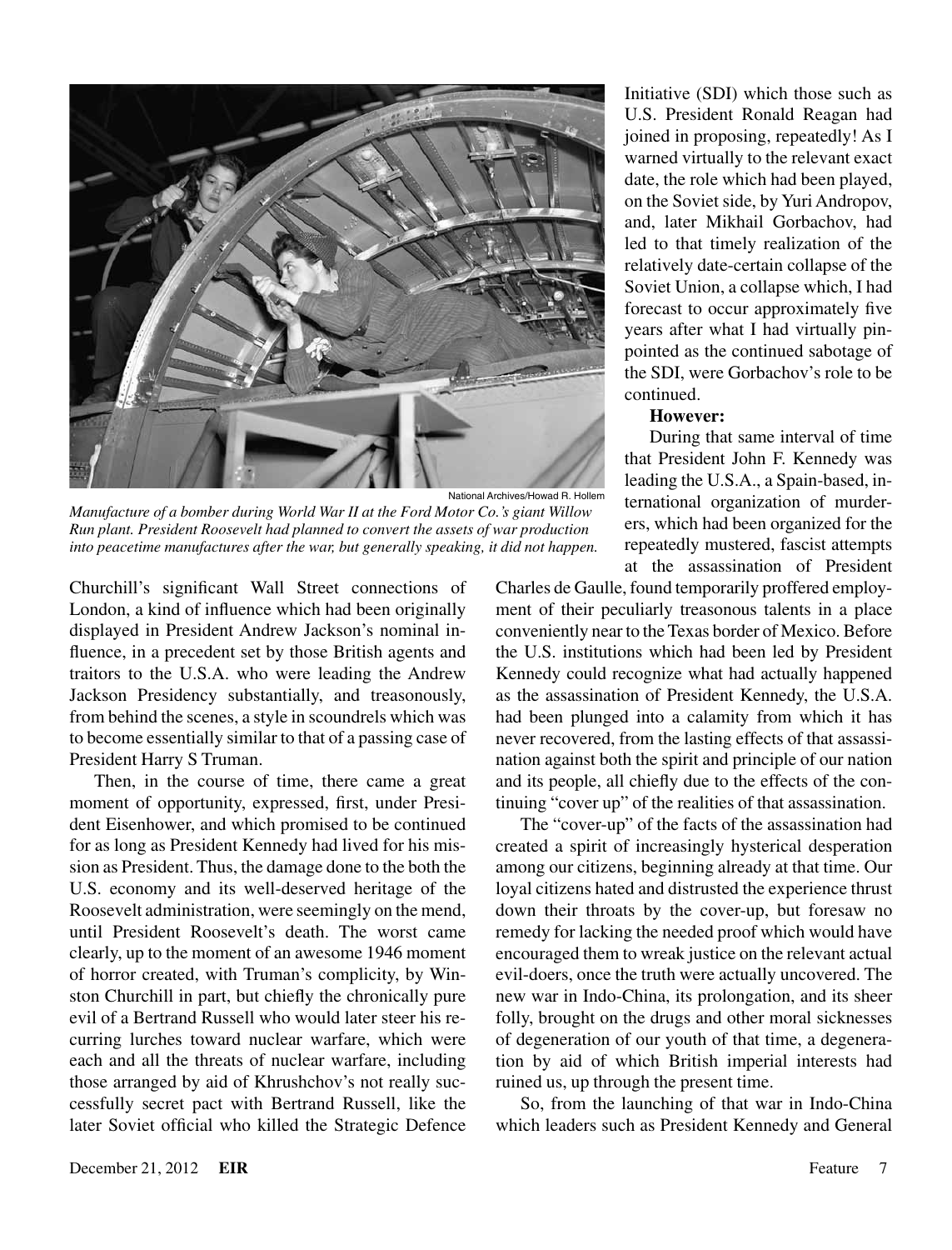Douglas MacArthur had been committed to prevent, the U.S.A. has never actually become its true full self again, up through the present date.

Now, about this, some crucial sort of further explanation, all this from me, is very much in order. Very few among well-known political economists today, if there were actually sufficiently competent ones among those of my professional U.S. rivals still actually existing, have shown much actual competence on the subject of the urgently needed remedial principles of a successful system of national economy.

## **Could Our Republic Now Survive?**

Any actually sane economy, represents a blessed state which is presently far, and now long removed from the top-down policy-shaping of our nation today. Such a needed, but lacking spirit of sanity, which is to be expressed in credit uttered as national credit, must be secured by emphasis, not on merely monetarist schemes, but on those same principles of economy embedded in the legacy of the American Revolution, and as in the incumbencies of both President George Washington and the world's leading economist of that time, Treasury Secretary Alexander Hamilton. All of those achievements were expressed then, despite the political American skunks bearing a contrary set of opinions on policy, then as now.

Therefore, we must now turn to rely on technically upgraded energy-flux densities of physical-productive capabilities, as so defined in terms of both quality and scale. Improved capabilities in scale, as per-capita and per unit increase in productivity of productive forces, are the means for a recovery of the type which had been required in the immediate post-war economic programs, and are still more urgently required for our republic since that time.

Thus, we have suffered the treason against our United States and its systemic intentions which the persistently treasonous President Andrew Jackson had accomplished, as if despite himself, in turning the topdown control of our nation into the control by British monetarist agencies under the Manhattan-centered colonies of the imported British monetarist tyrannies.

So, ultimately, since the assassinations of President John Fitzgerald Kennedy and his brother Robert, these same treasonous influences have been, more and more the representatives of a trend of predominance of what have been chiefly swindles, such as the repeal of the original Glass-Steagall law, or such as the mere farces which had created a vast and essentially unnecessary level of net accumulation of hyper-inflationary, now intrinsically worthless national debt now accumulated under the Barack Obama administration.

The principal source of such a post-war economic problem for our nation, had been, historically, at first, the result of Churchill's policy of forcing a prolonging of World War II into an earlier mobilization for new wars, through stalling on the principal objectives for the Allies' war-time achievements, into the kind of diversionary battlefield-swindles sort of warfare typified by the model fraud of the British command under highpitched, squeaking, Field Marshall Montgomery: strategic policies of a type which prompted the complications which delayed the essential victory to a point much later than would have been required, had the leaders like Generals Douglas MacArthur and his associate Dwight D. Eisenhower not been burdened by the wicked schemes of Winston Churchill and his slippery tribes.4

## **Relevant Reflections on My Past**

I have had some relevant personal experiences, not in combat as such, but bearing on that war-time and related experience which I had known, especially during both my own youthful experiences as a soldier in India and Burma, and from my relevant associations in Europe and elsewhere, decades later.

For example: with the death of President Franklin Roosevelt, the essential issue was the Truman administration's capitulation to the policies which would be demanded as part of the role of Britain's Winston Churchill in bringing about the wasteful, and (for us) implicitly treasonous dissipation of convertible productive potential which was "frittered away" under the shared policies of both Churchill and Truman. Such has been all-

<sup>4.</sup> "Squeaky" Montgomery was notorious, not only for his racist sentimentalities, but for his sundry incompetencies expressed during the course of World War II. Montgomery flubbed his opportunity to rout the flank of the Afrika Korps in retreat, and that repeatedly, notably in respect to Rommel's retreat toward East Africa's Mediterranean coast. The same must also be said of the case of Sicily, and the monstrous fraud in deployment of forces under the British command of Montgomery, as both in Sicily, then, and in the Low Countries, later, when a break-through into Germany under Patton was otherwise virtually assured, as in Montgomery's customarily silly way of betraying his nation's allies, as also to be seen in the comparison to Patton's decisive strategic flanking operation in Sicily. Admittedly, Patton himself could be troublesome in respect to his own form of dissident choice of agenda, but that is a different, if ugly matter.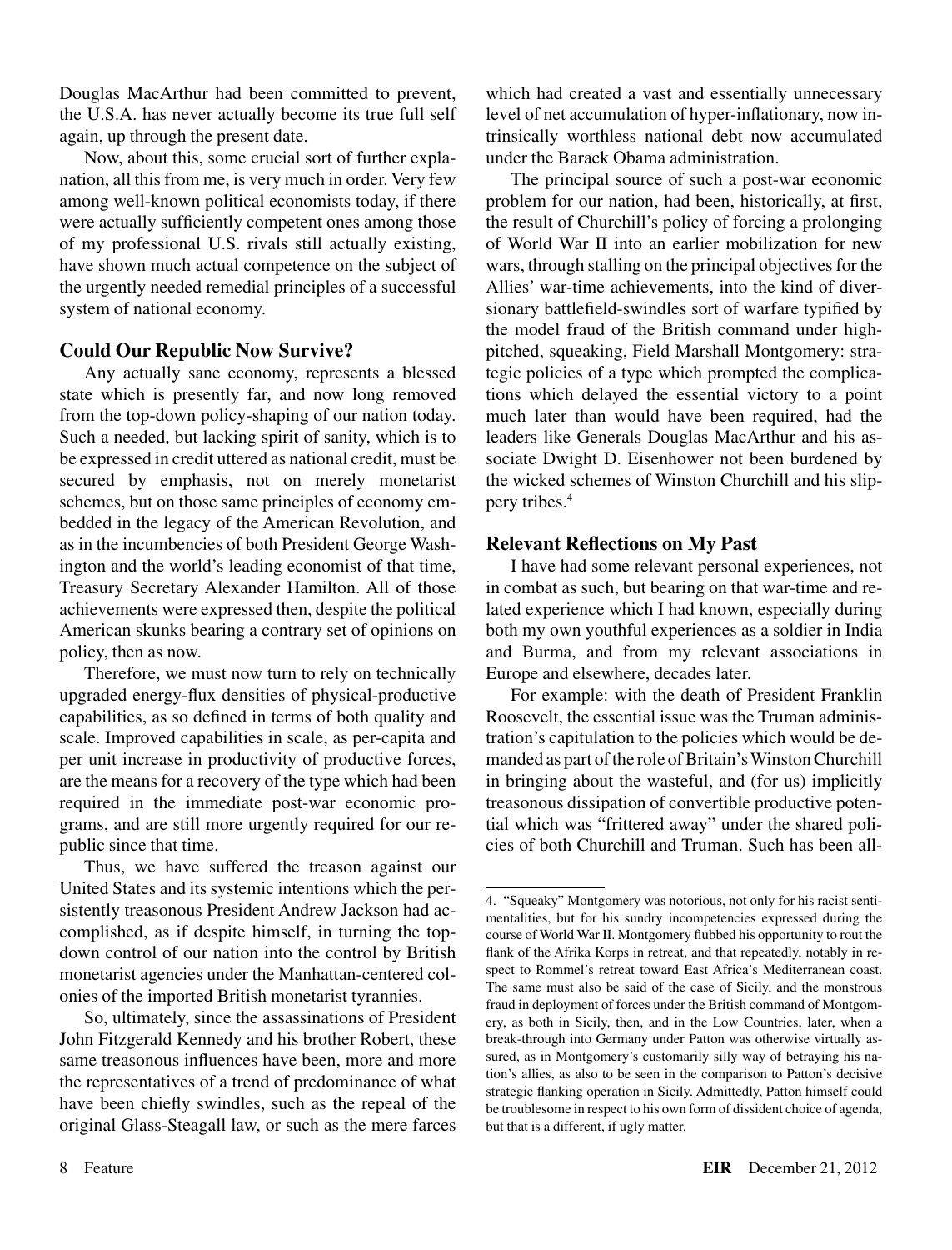

*Unemployment lines in Chicago during the 1958 recession. The Truman Administration had "frittered away" the potential of the wartime military*  industry, and the problem continued, albeit with some efforts at improvement, in *the Eisenhower Administrations. LaRouche forecast this recession at the time, as a result of the policies of deindustrialization.*

too-frequently our Presidents' legacy as I have outlined the principal points above: that became the state of affairs once President Franklin Roosevelt's death had cleared the way for Truman's complicity with that ugly, post-war direction which led us into the ugly farce of the 1948 U.S. election.

That much said, now, in preparation, I tell a little personal, but nonetheless revealing story from the concluding period of World War II warfare, as follows:

### **An Evening in Kanchrapara**

At a certain pregnant moment of a few weeks duration, I had been stationed in what also served as an India-based U.S. encampment, Kanchrapara, which I encountered twice in my assignments to that location. The first, was the occasion on which President Franklin Roosevelt's death had just been reported to us. That evening there, brought a number of my associates in the U.S. Army service to murmur their proposal for my agreement to a discussion to be held by me, discreetly, there, after that nightfall. I was not surprised by the nature of the subject which would be presented to me for my reply, by later during that same evening.

My very first response to those colleagues gathered under that evening dusk in Bengal's Kanchrapara, was to acknowledge the clearly shared intention which had brought us together for this brief moment of discussion. The summary of my opening response to the question, resonates for me clearly to the present day:

I had said: "We have been under the leadership of a great President. Now he is gone. The new President is a very little man, and, therefore, I am afraid for all of us."

Then, I concluded with briefly stated, additional words conforming to my intention: *We shall do what we have to do, in our duty in the war now still before us.*

Even after our war were over, in a later time when I had left northern Burma's Myitkina, but remained in India for a time approaching a half year, I had concluded my journey in military service in India with devotion to what was, for me, a new global mission, for which my implied earlier oath to the memory of President Franklin D. Roosevelt, was continued as my devotion through to the time of the present date here and now.<sup>5</sup>

There was no specific plan in my initial reorientation back in the United States; there was only a sense of a continuing commitment to a qualified dedication to the legacy of service which was continued for me in the circumstances which had become the often dismal habitat of a United States under the wretched Truman.

For the most part, during the period after the death of President Franklin Roosevelt, in my travels in service abroad, the spirit which I had shared, briefly, with some comrades in the weeks immediately following the news of the death of President Roosevelt, "got lost" somewhere, somehow, between that event, and my remaining time in Asia.

Later, when I had been shifted from a post-war Northern Burma, and then back into Bengal, there was something alien in the contrast between the typical outlook of those veterans who had been already returned, only slightly earlier, from overseas service then, chiefly back into our United States, and those who remained some months, as I did, in India. On that point, my present judgment of the cause and nature of the difference in my war-time and later experience, has continued to be "instinctively" correct, if to be seen today only in the general outlines of my relevant experience. This has served as the political ground on which, so to speak, I have walked, ever since, to the present moments of today.

<sup>5.</sup> Cf. "MacArthur & Eisenhower," *op. cit*.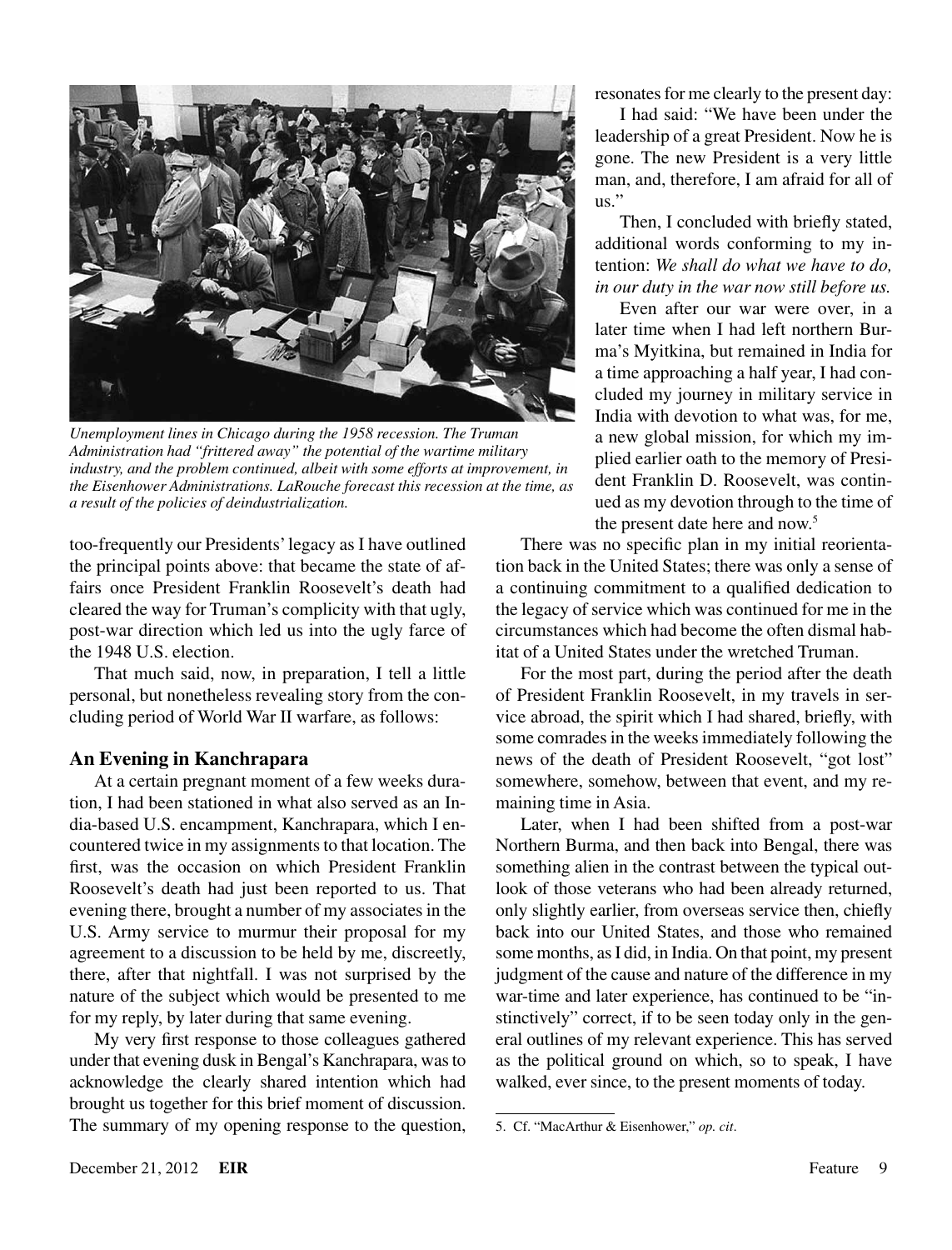

*Medical units in Myitkyina, Burma, during World War II. LaRouche was deployed here for a time as a medic (although as far as the editors know, he is not in this photo).*

## **What Is Really Physical Science?**

However, there was another, crucial factor respecting the background of my personal experience, which had actually come to the surface earlier. That was most readily typified by my good fortune in rejection of the dogma specified for classes in Euclidean geometry.

The rejection had dawned on the day I had first left, bitterly shocked, from the classroom in "Plane Geometry," and has persisted ever after. In that moment I was experiencing the benefits, and also the certain sort of hazards of knowing with appropriate certainty, that "Euclidean geometry" is an ontological fraud. This had been the knowledge of a fact which had, so to speak, "fallen upon me," from my observations of what I recognized as being an exemplary definition of the meaning of "physical science," rather than the relative silliness of a mere Euclidean geometry. The latter conclusion had been expressed in observations which I had made, initially, as an outcome of a series of what were repeated as occasional, and somewhat inspired visits to the site of the intrinsically high-rise construction in progress at Boston's Charlestown Navy Yard.

Physics does not find any natural alternative in either plane, or solid geometry, when either, or both are considered as merely mathematics as such.

The relevant point of what I have stated in this report this far, had had the effect, of planting in me a strong, and growing, systemic kind of hostility to the legacy of the Newtonian dogma which was customarily prescribed in the secondary schools which I attended, and, also, my qualms concerning mathematics as such at the university at which I was instructed to repeat what I had already experienced in the settings defined directly, or implicitly, by a Senior High School education.

More important than those concerns, was the fact that I was virtually "driven" into emphasis on Classical artistic culture as the needed escape from that in which I could never permit myself to believe as a mere mathematics. It was not to be considered as a flight from the "linear" basis of commonplace entries into a linearized physics, which had prompted that preference. My reaction was one of sensing an inherent fraud in what my contemporaries and relevant others seemed to believe, believed essentially because what most among us had been induced to "really believe," was the importance of

submitting to demands for showing respect for whatever sort of "popularized opinion" which a virtual "mere luck of the draw" had supplied. It was real physics, not the prattle attributed to the silly witchcraft doctor, Isaac Newton, which I desired most passionately. Nicholas of Cusa supplied an enriched confidence in such matters.

Now, at my present age, many things have tended to become much clearer. It is here, that that mission, not mere sense-perception, supplies the definition of one's actually efficient purpose in life. My stunning experience with the work of the famous Nicolas of Cusa, and of the connection of Cusa's discoveries to the solution for the essential principle of physics presented by the great discoveries of principle by Johannes Kepler, and the found distinctions lurking still in the discoveries of Bernhard Riemann, and, then Max Planck and Albert Einstein, most readily locate the implications of Riemann's crucially needed contributions to the cause of humanity.

As in all which I have repeatedly emphasized on this account, the most significant fraud against which I have contended, has been that located in my experienced association with the reductionists' attacks on such followers of Cusa, as Kepler, Leibniz, et al. The latter's discoveries had been already accomplished "as fundamental," as prior in authority to the great hoax of Newtonian delusions which had waited upon the delivery of news of a certified death of Leibniz, before launching that complete hoax which had became "Newtonian physics." There is no actually competent basis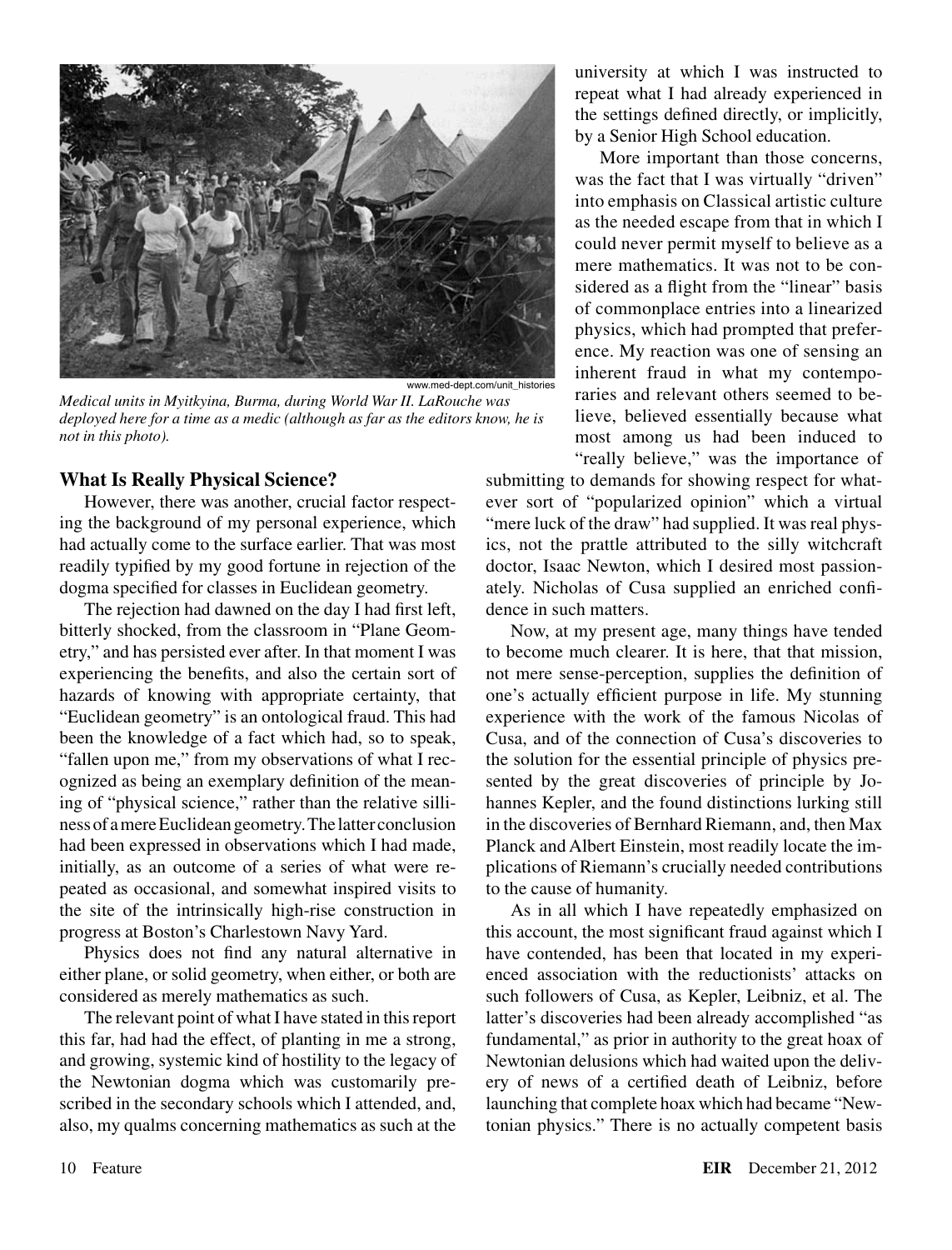for attempted rejection of the specific fact which I have emphasized here and now on that account.

The summary proof runs as follows.

The crucial error underlying the modern systemic blunders inherent in any reliance on a so-called "principle of sense-perception," is the credulous "believer's" desire to be accepted as sharing the corruption implicit in a common folly of the Newtonian tradition. The actually criminal aspect of that Newtonian fraud, has been a commonplace attempt by the standards of today's world, an attempt to derive physical science from experiments located within the mere presumption that universal principles must depend upon experience bounded within the fancied domain of mere tastes in sense-perception.

That credulousness to which I have just pointed, has been the popular great idiocy which may be justly attributed to the antecedents and consequences of a reductionist dogma introduced by the likes of such oligarchists as Aristotle and Euclid. It has been chiefly the discoveries of Cardinal Nicholas of Cusa, and of his faithful student Johannes Kepler, in which the history of an actual physical science is to be centered, as in the entire sweep of an anti-Newtonian, actual progress situated within the context of a type of modern physical science exemplified by the explicit arguments of such notable true physicists and "Kings of Science" as Gottfried Leibniz, and such among his followers as Gauss, Lejeune Dirichlet, Bernhard Riemann, Max Planck, and Albert Einstein, all to be summoned against the plague of the Twentieth-century reductionists.

It is not "sense-perception" which defines the actual "laws of the universe," but the laws of the universe are those which must be recognized as properly determining the nature of the principles on which a correct assumption respecting the shadowy mere experience of sense-perception must be founded.

The root of the confusion against which I am objecting here, is the intrinsically Newtonian error of defining physical science as a substratum of what is merely mathematics, rather than the physical science of a Nicholas of Cusa, a Johannes Kepler, a Gottfried Leibniz, et al. The crucial quality of arbitrary error to be corrected, or simply recognized as foolishness and eliminated, is the presumption that mathematics defines physical science, whereas precisely the opposite is the actual case: mathematics must be defined as being primarily a subordinate of the primary lawfulness of the universe, rather than being the ultimate futility of the practice of worship of the mere shadows cast as sense-perceptions.



NASA/Hubble Heritage Team

*The exploration of Mars now coincides with "the crucially essential notion of a defense of Earth against deadly asteroids and comets."*

#### **Enter the Case for Mars**

Finally, on the same point emphasized here so far, mankind has scarcely begun to understand the more profound significance of the existence of Mars for mankind. "Curiosity" was not, by any fair standard, the first unmanned Mars-landing to gain significance along what had become standard lines; but, the justified concern of the threats to mankind on Earth, from what might be regarded as loose asteroids and comparable cases, has prompted a qualitative shift in the way in which the relationship between Earth's and Mars' orbits must now be redefined for the needs of defense of mankind. A certain consequence of the success of "Curiosity" now coincides with the crucially essential notion of a defense of Earth against deadly asteroids and comets. That practical concern changes essentially everything considered until now.

Now, the relationships expressed in terms of the speed of light between Earth and Mars, and also the reverse, assumes a foremost significance for devising a functional network of counterposed motions, at "the speed of light," to be used by mankind, from, and to Earth.

Since present technologies in relatively immediate foresight, now threaten to be limited to those lapsed times of transit from Moon to Mars (and return) which fall critically short of the goal projected for thermonuclear-fusion-directed ascent-descent in the course of transit from Moon to Mars, and return: In the mean-